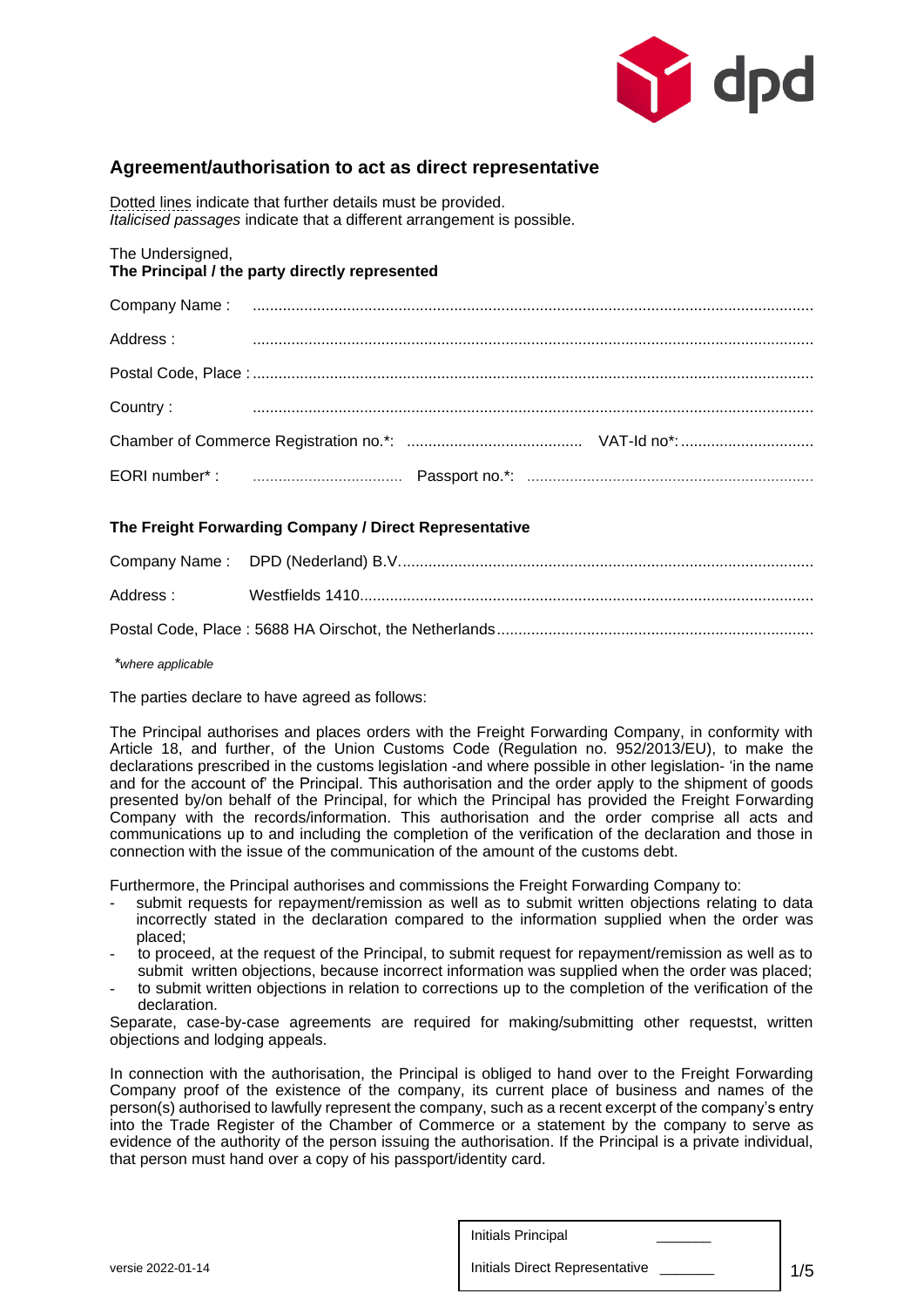

### **Article 1. GENERAL CONDITIONS**

- 1.1 Unless otherwise agreed, the relation between the parties is governed by the GTC of the Freight Forwarding Company / Direct Representative. The most recent version of the GTC at the moment at which the acts/activities are performed, is applicable.
- 1.2 The following Conditions form part of this agreement: The GTC of the Freight Forwarding Company / Direct Representative [www.dpd.nl/dpdtermsandconditions;](http://www.dpd.nl/dpdtermsandconditions) • annex a) The 'information and documents required' checklist.
- 1.3 Unless otherwise agreed, the Direct Representative shall, if this serves the interests of the Principal, on the basis of the information known to the Direct Representative, be present at the taking of samples and the examination of the goods.<sup>1</sup>
- 1.4 The Direct Representative is entitled to refuse to perform acts and activities ensuing from this agreement/authorisation, providing he/it communicates this as soon as possible.

### **Article 2. OBLIGATIONS OF THE PARTIES**

- 2.1 The Principal is obliged to provide the Direct Representative with all required records, information and data necessary for the execution of this agreement (also for each individual shipment/transaction), which may be required on the basis of the applicable rules and regulations and the present agreement.
- 2.2 In order to submit a correct customs declaration the Direct Representative must require from the Principal the required records, information and data, the relevance of which must be reasonably known to him/it.
- 2.3 The Direct Representative will make such declarations on the basis of the above data.

#### **Article 3. PROVISION OF SECURITY / PAYMENT OF DUTIES AND TAXES**

3.1 Unless otherwise agreed, use will be made of the facilities of the Direct Representative in order to provide security and ensure payment of duties, other charges and taxes to the Customs Authorities.

#### **Article 4. OBLIGATION TO KEEP RECORDS**

- 4.1 On the basis of the license to submit an electronic declaration to the Customs Authorities issued to him/it, the Direct Representative is obliged to keep records and keep the (original) documents and records pertaining to each declaration. The Principal is obliged to keep a copy of the documents and records provided by him/it for the same period of time.<sup>2</sup>
- 4.2 Subject to Article 4.1, the Principal is under a statutory obligation to keep all data relating to the declaration, the records and other data in connection with the transaction on file insofar as these pertain to the declaration.<sup>3</sup>

#### **Article 5. DURATION AND TERMINATION/REVOCATION OF THE AGREEMENT/AUTHORISATION**

- 5.1 The agreement / authorization is entered into / applies for 1 year starting on the date of signature of the agreement / authorization.
- 5.2 If the agreement / authorization is not cancellation/revocation, the agreement / authorization will be tacitly renewed each time for a period of 1 year.
- 5.3. The agreement / authorization can be canceled / withdrawn by both parties with consideration of 1 week.
- 5.4 Cancellation/revocation is to be effected by registered letter.
- 5.5. This agreement / authorization will automatically end on the date that the Forwarding Agreement is terminated.
- 5.5 The provisions under this agreement/authorisation continue to apply also after cancellation/revocation, where relevant in connection with fulfilment of obligations imposed in the name of government.

 $2$  To be kept for a period of 7 years from the date at which customs control was completed.



<sup>&</sup>lt;sup>1</sup> It is advisable that the parties examine whether entering into further agreements is desirable in connection with the nature of the products, and so on.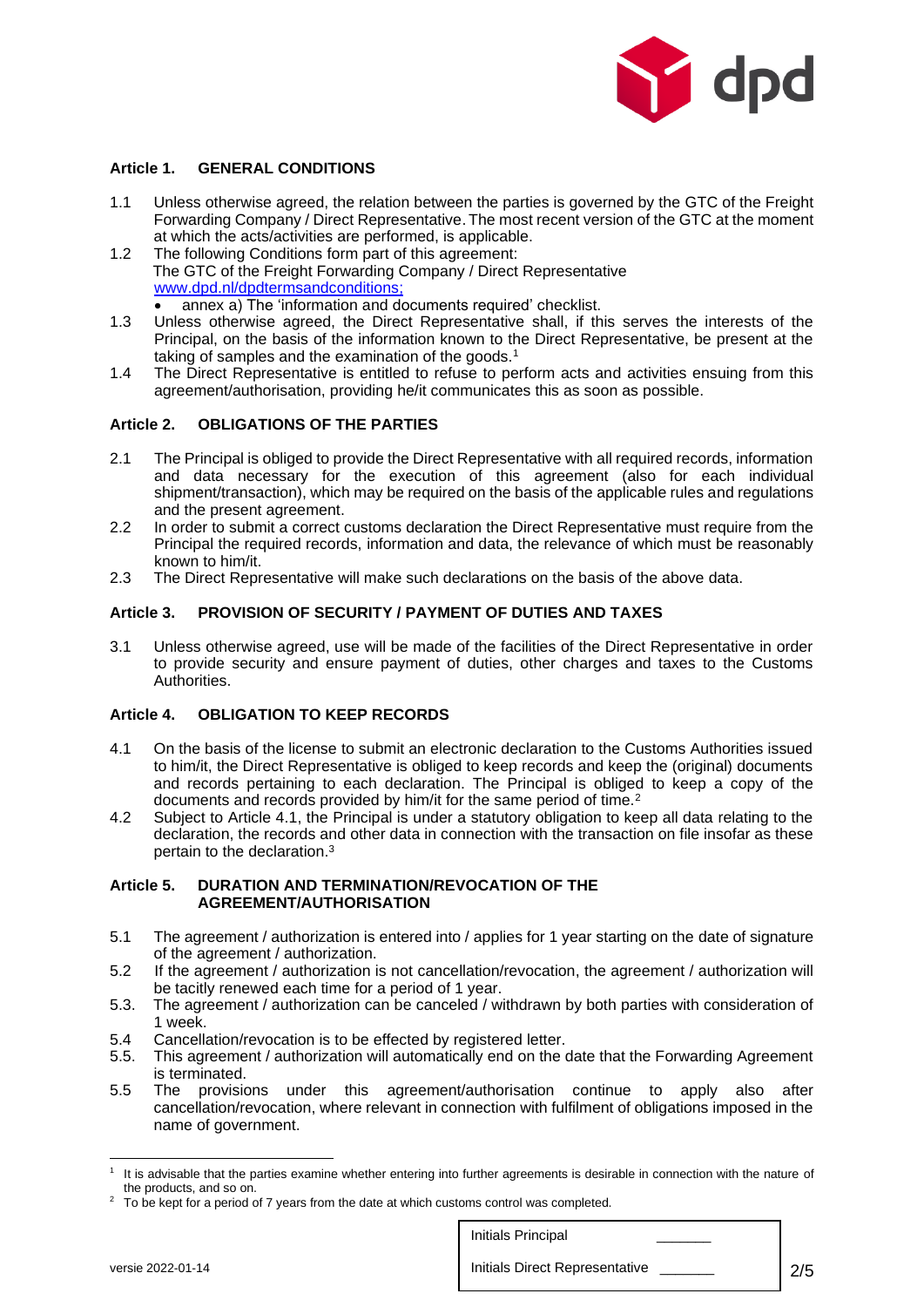

5.6 The Direct Representative is entitled to keep the present authorisation also after revocation for the purposes of possible controls in the name of the government.

### **Article 6. THIRD PARTIES**

6.1 The Freight Forwarding Company is entitled to have this agreement/authorisation performed by the following third party:

| Address : .     |  |
|-----------------|--|
| The Netherlands |  |

- 6.2 The third party referred to above may invoke the Dutch Forwarding Conditions (with the inclusion of the Arbitration Clause).
- 6.3 The required records, information, and data, with the inclusion of this authorisation, must be made available to the third party referred to above.

### **The Principal, lawfully represented by:**

| Full Name:      |  |
|-----------------|--|
| Position:       |  |
|                 |  |
| Date and Place: |  |
|                 |  |

|--|--|

#### **Freight Forwarding Company, represented by:**

| Signature:      |  |
|-----------------|--|
| Date and Place: |  |
| Position:       |  |
| Full Name:      |  |

|                   | Initials Principal             |     |
|-------------------|--------------------------------|-----|
| versie 2022-01-14 | Initials Direct Representative | 3/5 |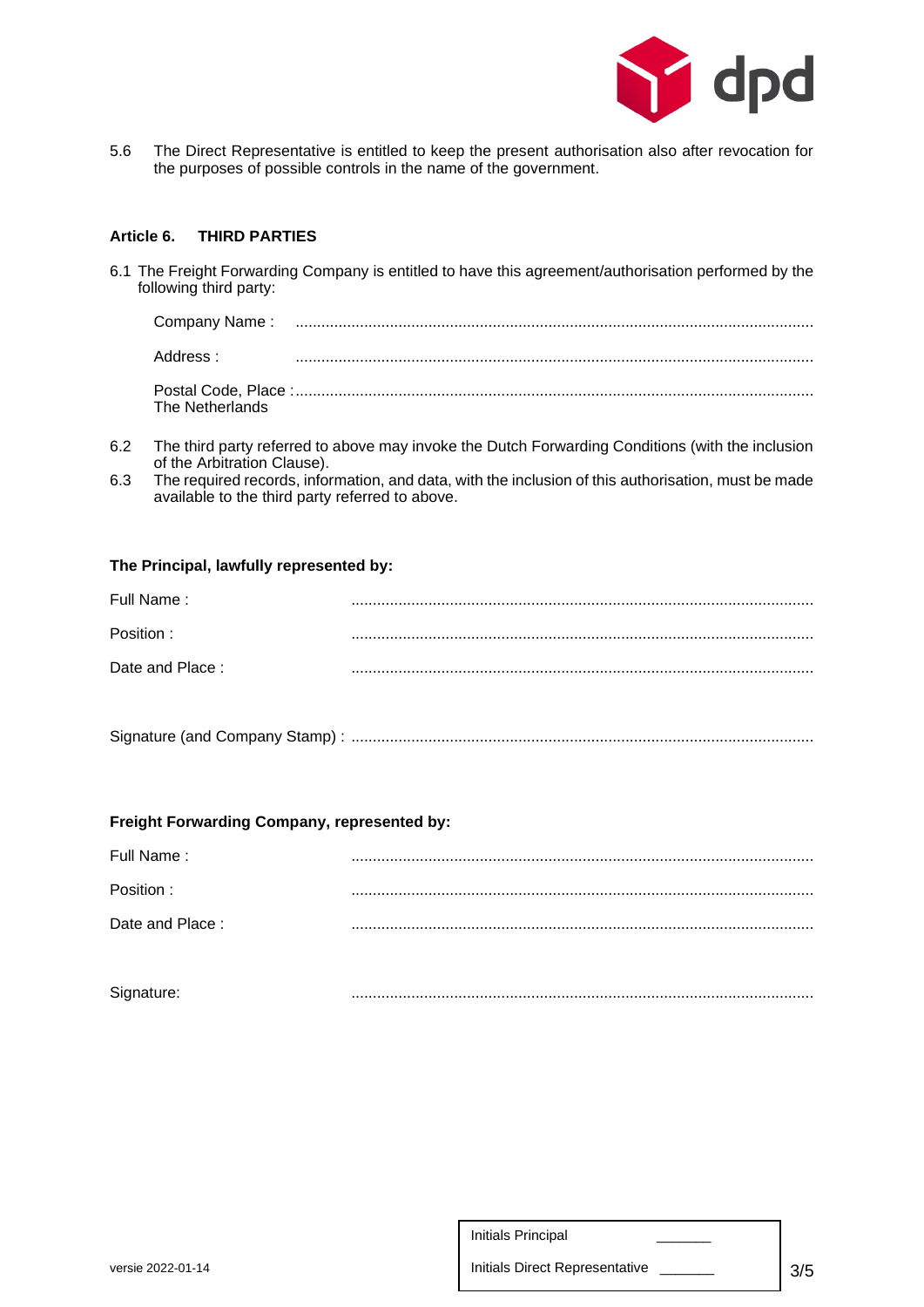

## **ANNEX A CHECKLIST: DIRECT REPRESENTATION INFORMATION AND DOCUMENTS REQUIRED**

The Principal shall supply the Direct Representative with the required records, information and data correctly and timely (prior to the moment at which a declaration is submitted). The checklist below has been composed to indicate what information and documents must be made available in general to the Direct Representative. If the declaration has been made and the Principal possesses records, information and data other than those supplied or listed in the declaration, he/it shall inform the Forwarding Company of this as soon as possible.

# ➢ **GENERAL**

- **A recent excerpt of the entry of the company in the Trade Register (registration of the company and the signature authority)**
- **Name, address, place of residence of the Importer / Addressee and its VAT-Id no<sup>3</sup>**
	- ➢ **DOCUMENTS AND RECORDS REQUIRED**
- **Invoice / statement of value**
- **(copy of) the Transport Document (e.g. B/L or CMR)**
- **Certificates of Origin/Provenance** (depending on legislation)
- **Other certificates** (depending on legislation, such as health certificates)
- **(copy of) Licenses** (depending on legislation, such as import licenses, customs procedures with an economic impact license, particular destinations, exemption of customs import duties and/or other import taxes)

The Direct Representative is entitled to request the Principal to supply the following records:

- Packing list(s)
- Product specifications
- A copy of the contract of sale

# ➢ **DATA REQUIRED FOR THE PURPOSE OF SUBMITTING A DECLARATION**

The following information and data can be required from the Principal:

# **In relation to the shipment:**

- Delivery terms (Incoterms 2020)
- Container number
- Mode of transport at the border and Inland mode of transport
- Country of dispatch/export and Country of origin
- Location of the goods
- Binding Tariff Information or Binding Origin Information, where present
- Description(s) of the goods and/or Commodity code
- Packaging unit, packages
- Marks and numbers
- Gross mass and Net mass (for each Commodity code)

<sup>&</sup>lt;sup>3</sup> If that person/entity is not the principal as well.